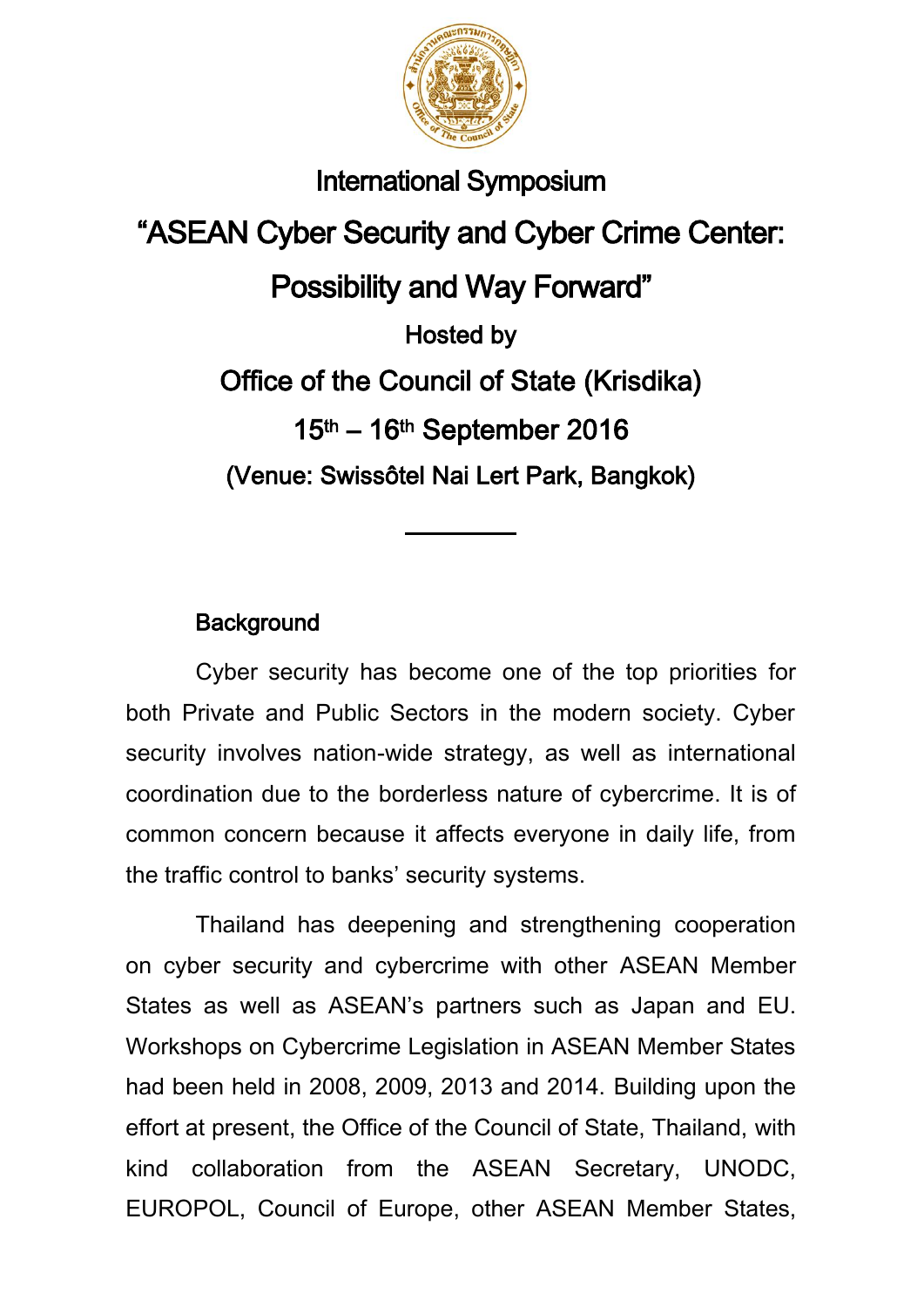and relevant Thai agencies, hosts this symposium as the first time of its kind in Bangkok, Thailand.

## Objectives of the Symposium

To study benefits, constraints and possibility of establishing ASEAN Cyber Security Centre by sharing information on current situation on cyber security and cybercrime of ASEAN, exemplary of ASEAN Member States, Japan and the European Union.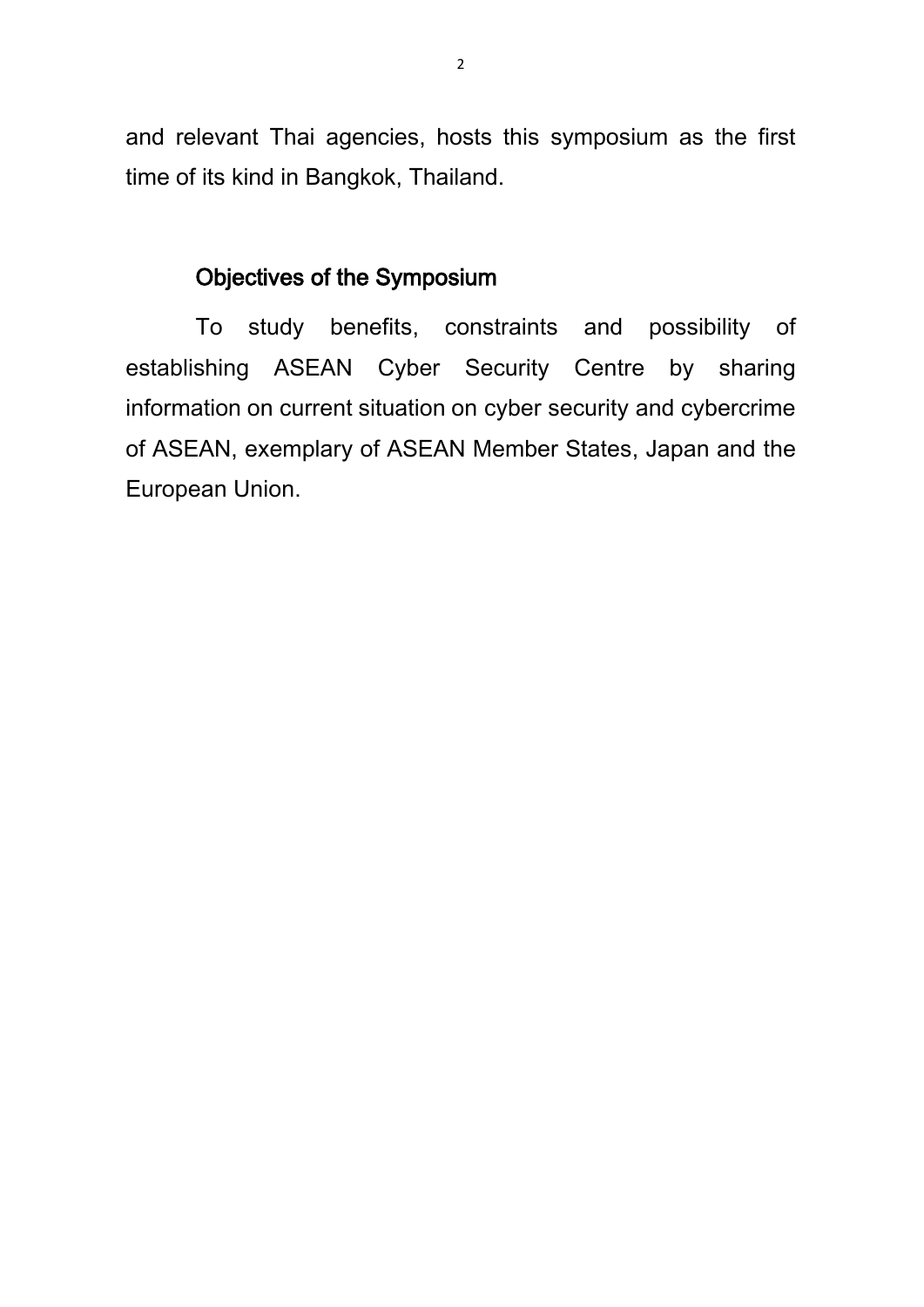| Day One:                    | Thursday, 15 <sup>th</sup> September 2016         |
|-----------------------------|---------------------------------------------------|
| Registration: $8.30 - 9.30$ |                                                   |
| $09.30 -$                   | <b>Opening Remarks</b>                            |
| 09.45                       | Secretary-General of the Office of the Council of |
|                             | <b>State</b>                                      |
|                             | Report speech by Director of Foreign Law          |
|                             | <b>Bureau</b>                                     |
|                             | Director of ASEAN and Foreign Affairs Division    |
| $09.45 -$                   |                                                   |
| 10.00                       | <b>Photo Session</b>                              |
| $10.00 -$                   | International Standards in Combating Cyber-       |
| 10.45                       | security and Cybercrime: Crime Prevention and     |
|                             | Criminal Justices Responses to Cybercrime from    |
|                             | the UNODC Perspective                             |
|                             | An Overview of the UNODC Global Programme         |
|                             | on Cybercrime and Regional Knowledge              |
|                             | Presenter:                                        |
|                             | Mr. Neil Walsh, Chief of the UNODC's Global       |
|                             | Programme on Cybercrime, UNODC                    |
| $10.45 -$                   | <b>Coffee Break</b>                               |
| 11.00                       |                                                   |
| $11.00 -$                   | International Standards in Combating Cyber-       |
| 12.30                       | security and Cybercrime: Crime Prevention and     |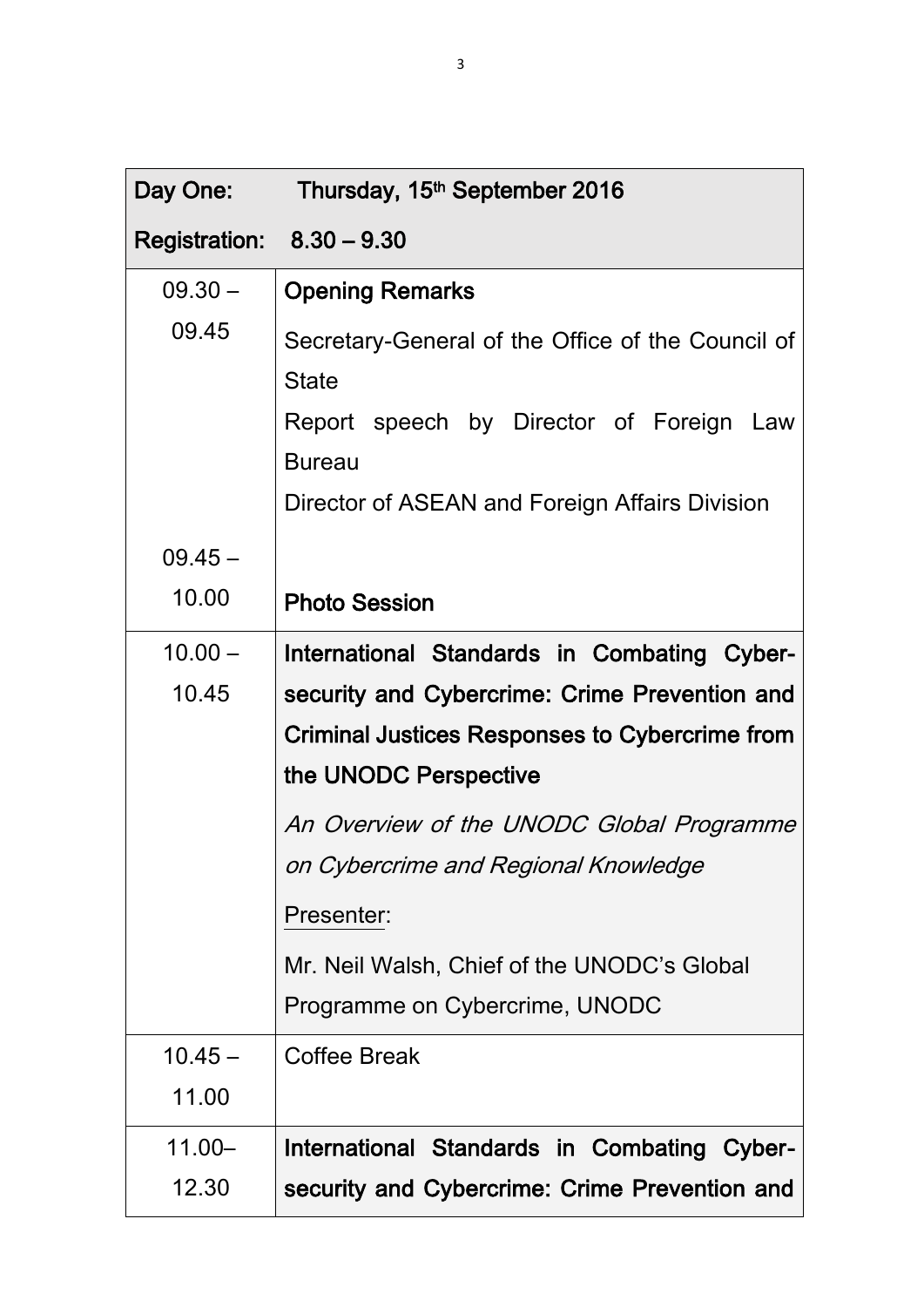|           | <b>Criminal Justices Responses to Cybercrime from</b><br>the UNODC Perspective (Cont'd)    |
|-----------|--------------------------------------------------------------------------------------------|
|           | Crime Prevention and Criminal Justices<br><b>Responses to Cybercrime</b>                   |
|           | Presenter:                                                                                 |
|           | Mr. Dimosthenis Chrysikos, Crime Prevention<br>and Criminal Justice Officer, UNODC/DTA/OCB |
|           | Regional efforts to combat cybercrime: Europe<br>perspective                               |
|           | Overview of cybercrime responses in the context                                            |
|           | of the Council of Europe: the Budapest                                                     |
|           | Convention on Cybercrime - Comments on the                                                 |
|           | idea of establishing ASEAN Cyber Security<br>Centre                                        |
|           | (Presenter: Mr. Matteo Lucchetti, Programme                                                |
|           | Manager Cybercrime, Council of Europe)                                                     |
| $12.30 -$ | Lunch                                                                                      |
| 13.30     |                                                                                            |
| $13.30 -$ | International Standards in Combating Cyber-                                                |
| 15.00     | security and Cybercrime: Crime Prevention and                                              |
|           | Criminal Justices Responses to Cybercrime from                                             |
|           | the UNODC Perspective (Cont'd)                                                             |
|           | Regional efforts to combat cybercrime: the                                                 |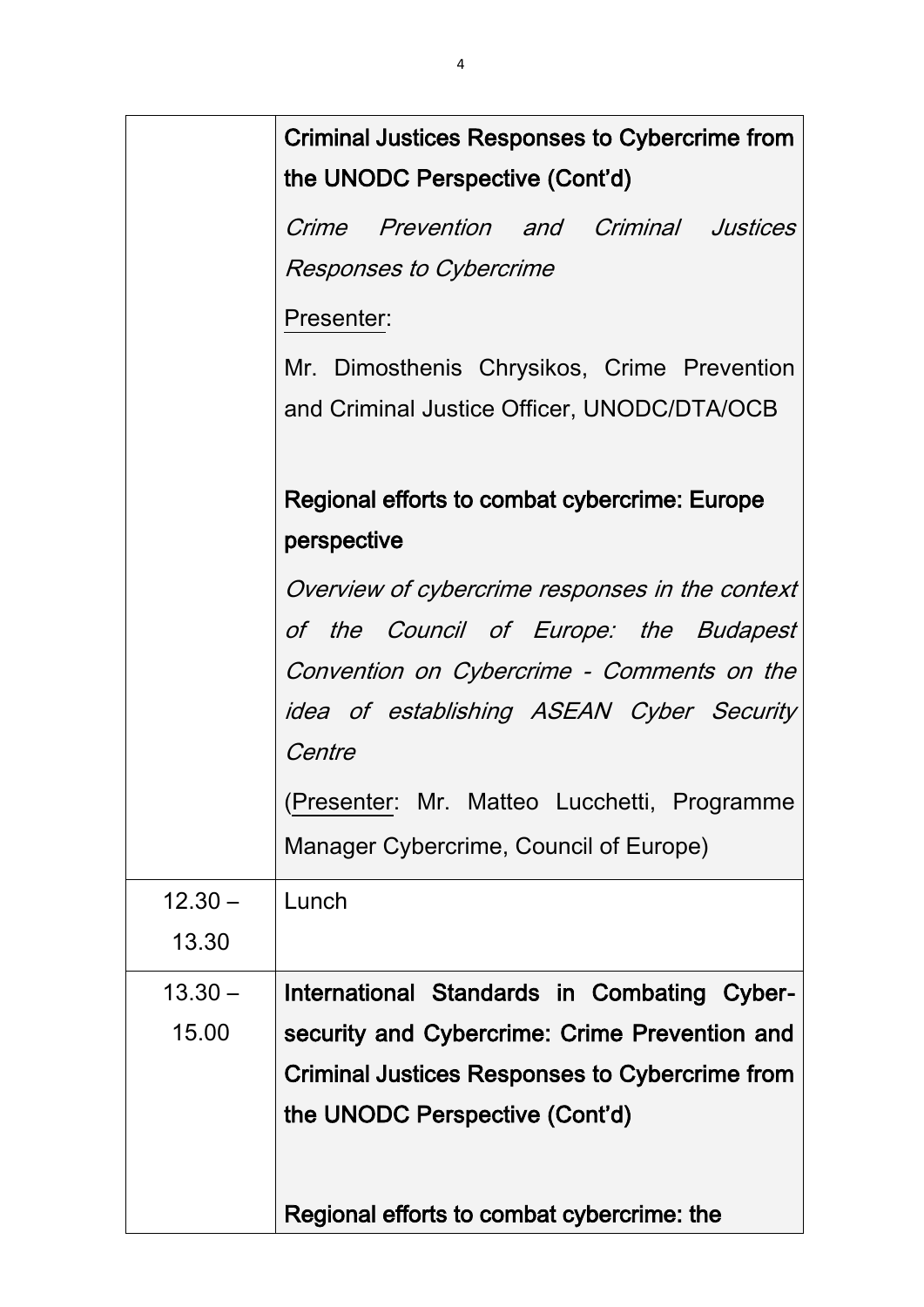|           | European Union perspective                       |
|-----------|--------------------------------------------------|
|           | Overview of initiatives to address cybercrime    |
|           | challenges within the European Union             |
|           | Comments on the idea of establishing ASEAN       |
|           | <b>Cyber Security Centre</b>                     |
|           | (Presenter:                                      |
|           | Mr. Benoit GODART, Head of Outreach &            |
|           | Support, European Cybercrime Centre (EC3),       |
|           | EUROPOL)                                         |
|           |                                                  |
|           | <b>Cybersecurity and Cybercrime in Singapore</b> |
|           | National laws, policies and institutions on      |
|           | Cybersecurity and cybercrime. Comments on the    |
|           | idea of establishing ASEAN Cyber Security        |
|           | Centre                                           |
|           | (Presenter:                                      |
|           | Mr. Chin Hock TEO, Deputy Chief Executive,       |
|           | Cyber Security Agency of Singapore)              |
| $15.00 -$ | Coffee Break                                     |
| 15.15     |                                                  |
| $15.15 -$ | Experiences on the Establishment of European     |
| 16.30     | Cyber Security Centre and Ways for ASEAN         |
|           | <b>Cyber Security Centre</b>                     |
|           | Moderator:                                       |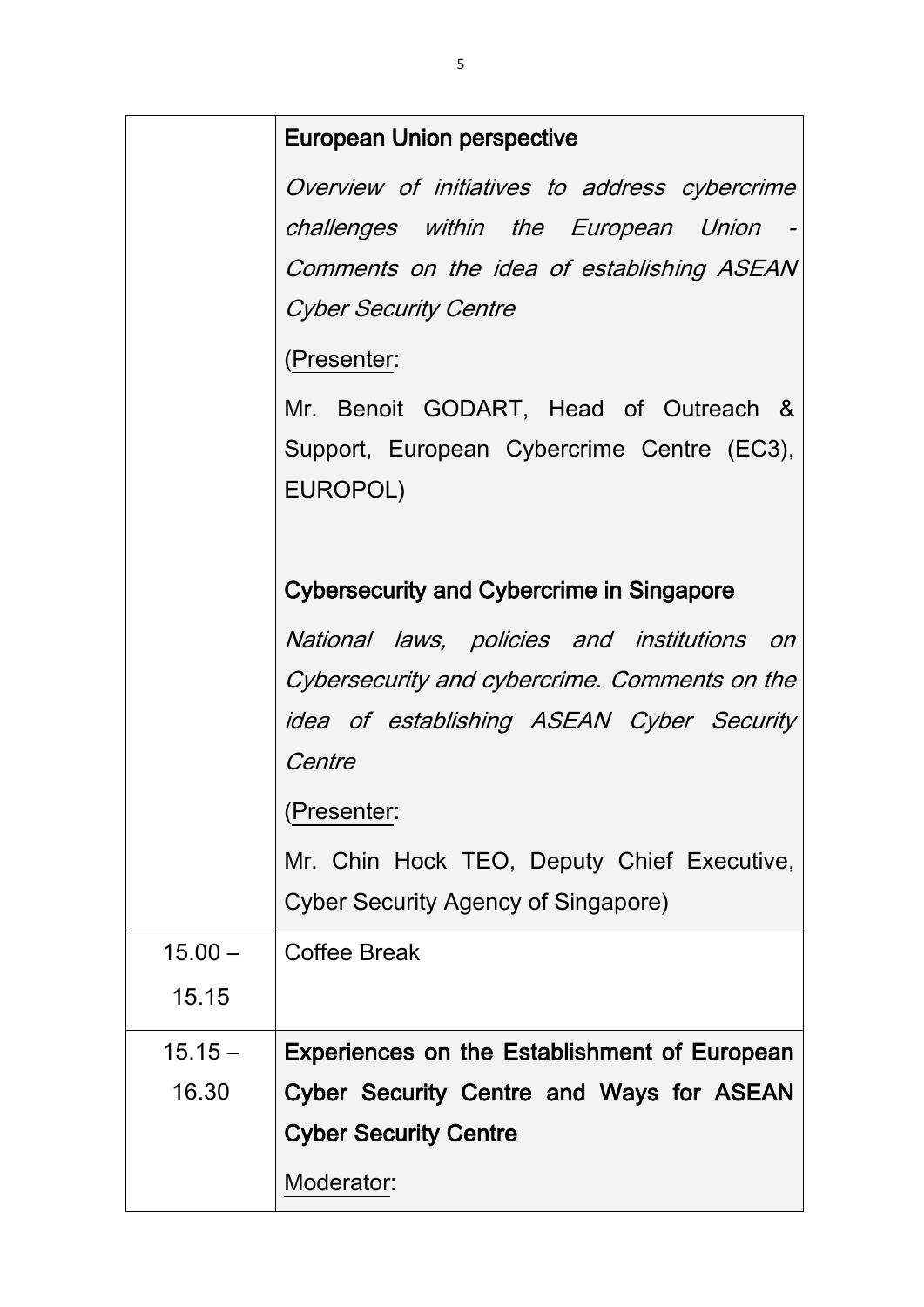Yordchatr Tasarika, Legal Counsel, Professional Level, Office of the Council of State Presenters: • Mr. Neil Walsh • Mr. Dimosthenis Chrysikos • Mr. Matteo Lucchetti • Mr. Chin Hock TEO • Mr. Benoit GODART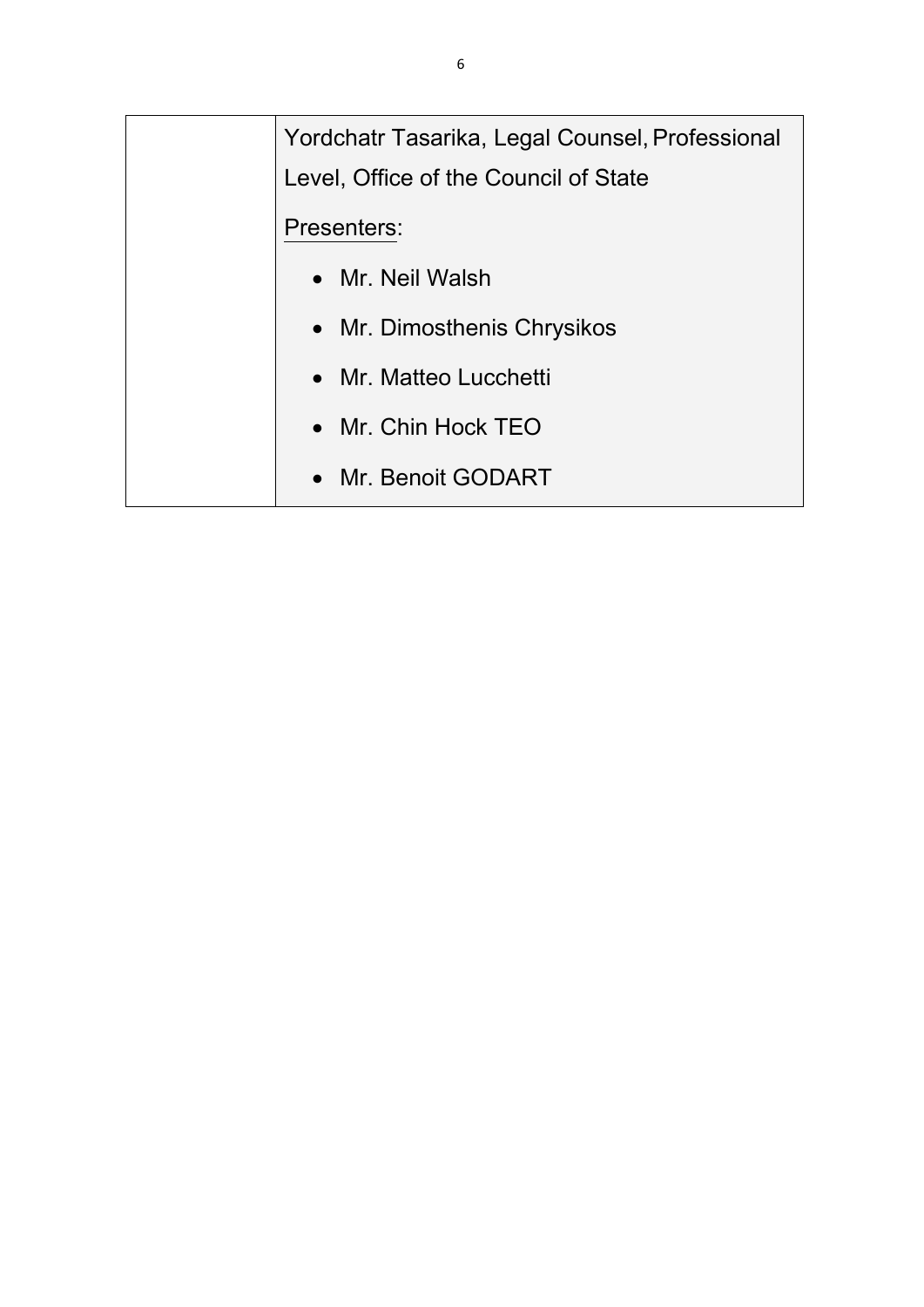| Day Two:                    | Friday, 16 <sup>th</sup> September 2016                |
|-----------------------------|--------------------------------------------------------|
| Registration: $8.30 - 9.00$ |                                                        |
| $09.00 -$                   | Cybersecurity and Cybercrime in Thailand               |
| 10.15                       | National Laws, Policies and Institutions on Cyber-     |
|                             | security and cybercrime                                |
|                             | Presenters:                                            |
|                             | • Dr. Chalee Vorakulpipat, National                    |
|                             | Electronics and Computer Technology<br>Centre (NECTEC) |
|                             | • Representative from Electronic                       |
|                             | <b>Transactions Development Agency (Public</b>         |
|                             | Organization) (to be confirmed)                        |
| $10.15 -$                   | <b>Coffee Break</b>                                    |
| 10.30                       |                                                        |
| $10.30 -$                   | <b>Cybersecurity and Cybercrime in Thailand</b>        |
| 12.30                       | (Cont'd)                                               |
|                             | National Laws, Policies and Institutions on Cyber-     |
|                             | security and cybercrime                                |
|                             | Presenters:                                            |
|                             | Pol Maj Gen Siripong Timula, Commander                 |
|                             | of Technology Crime Suppression Division,              |
|                             | <b>Royal Thai Police</b>                               |
|                             | Representative from the Defence                        |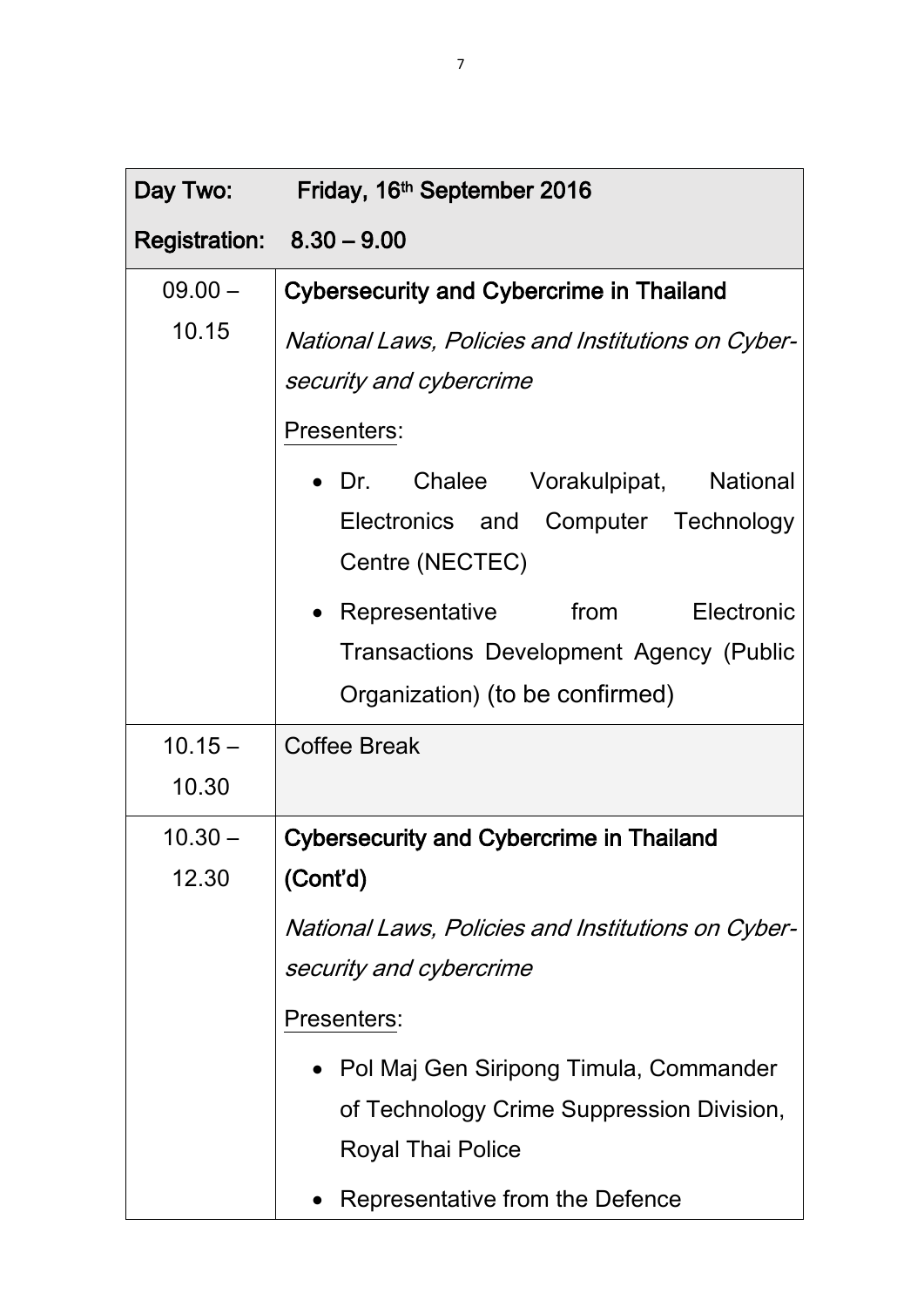|           | Information and Space Technology                      |
|-----------|-------------------------------------------------------|
|           | Department, Ministry of Defense (to be                |
|           | confirmed)                                            |
|           | • Mr. Thanawat Sungthong, Permanent Law               |
|           | Councillor, Office of the Council of State,           |
|           | <b>Thailand</b>                                       |
| $12.30 -$ | Lunch                                                 |
| 13.30     |                                                       |
| $13.30 -$ | Cyber security and cybercrime in ASEAN -              |
| 15.45     | <b>International Cooperation to Combat Cybercrime</b> |
|           | National laws, policies and institutions<br>on        |
|           | Cybersecurity and cybercrime. Comments on the         |
|           | idea of establishing ASEAN Cyber Security             |
|           | Centre                                                |
|           |                                                       |
|           | Presenters:                                           |
|           | • Japan: National center of Incident readiness        |
|           | and Strategy for Cybersecurity (NISC)                 |
|           | • Philippines: Mr. Jed Sherwin G. Uy, OIC-            |
|           | Director, Office of Cybercrime Department             |
|           | of Justice                                            |
|           | • Korea: Korea Internet & Security Agency             |
|           | (KISA) (to be confirmed)                              |
|           | • ASEAN Secretary (to be confirmed)                   |
|           |                                                       |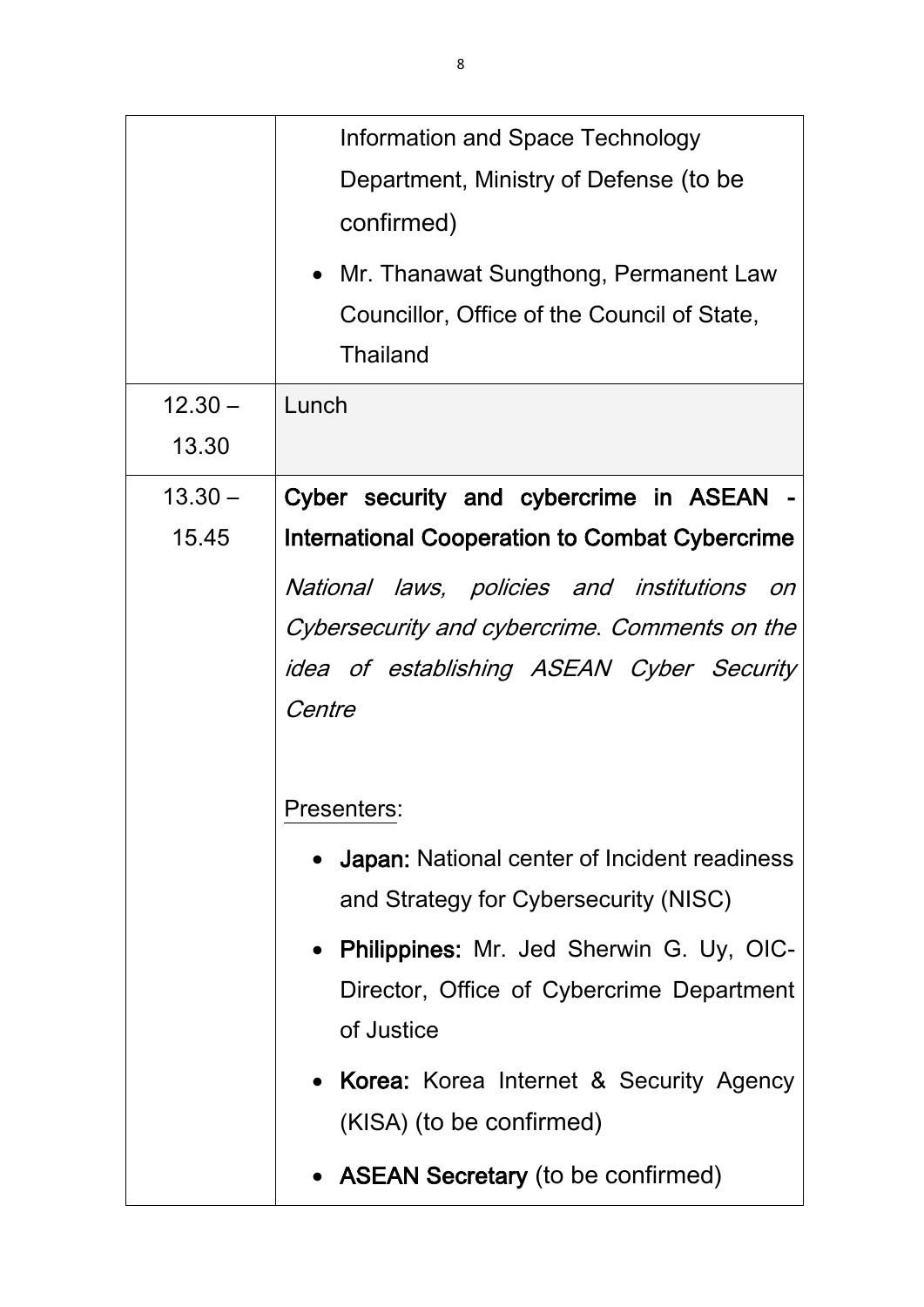| $15.45 -$ | Coffee break                                        |
|-----------|-----------------------------------------------------|
| 16.00     |                                                     |
| $16.00 -$ | <b>Panel Discussion and Summary</b>                 |
| 17.00     | Lesson learnt; pros and cons and possibility of     |
|           | establishing ASEAN Cyber Security Centre;           |
|           | possible strategy and action in the future for      |
|           | Thailand; further cooperation                       |
|           | Moderator:                                          |
|           | Ms. Natthanicha Lephilibert, Legal Counsel,         |
|           | Professional Level, Office of the Council of State  |
|           | Presenters:                                         |
|           | Dr. Suriya Jindawong, Deputy Director-<br>$\bullet$ |
|           | General of ASEAN Department, Ministry of            |
|           | Foreign Affairs of Thailand (to be                  |
|           | confirmed)                                          |
|           | Representative from Japan                           |
|           | Representative from Philippines                     |
|           | $\bullet~$ Representative from Korea (to be         |
|           | confirmed)                                          |
|           | Representative from ASEAN Secretary (to             |
|           | be confirmed)                                       |
| $17.00 -$ | <b>Closing Speech</b>                               |